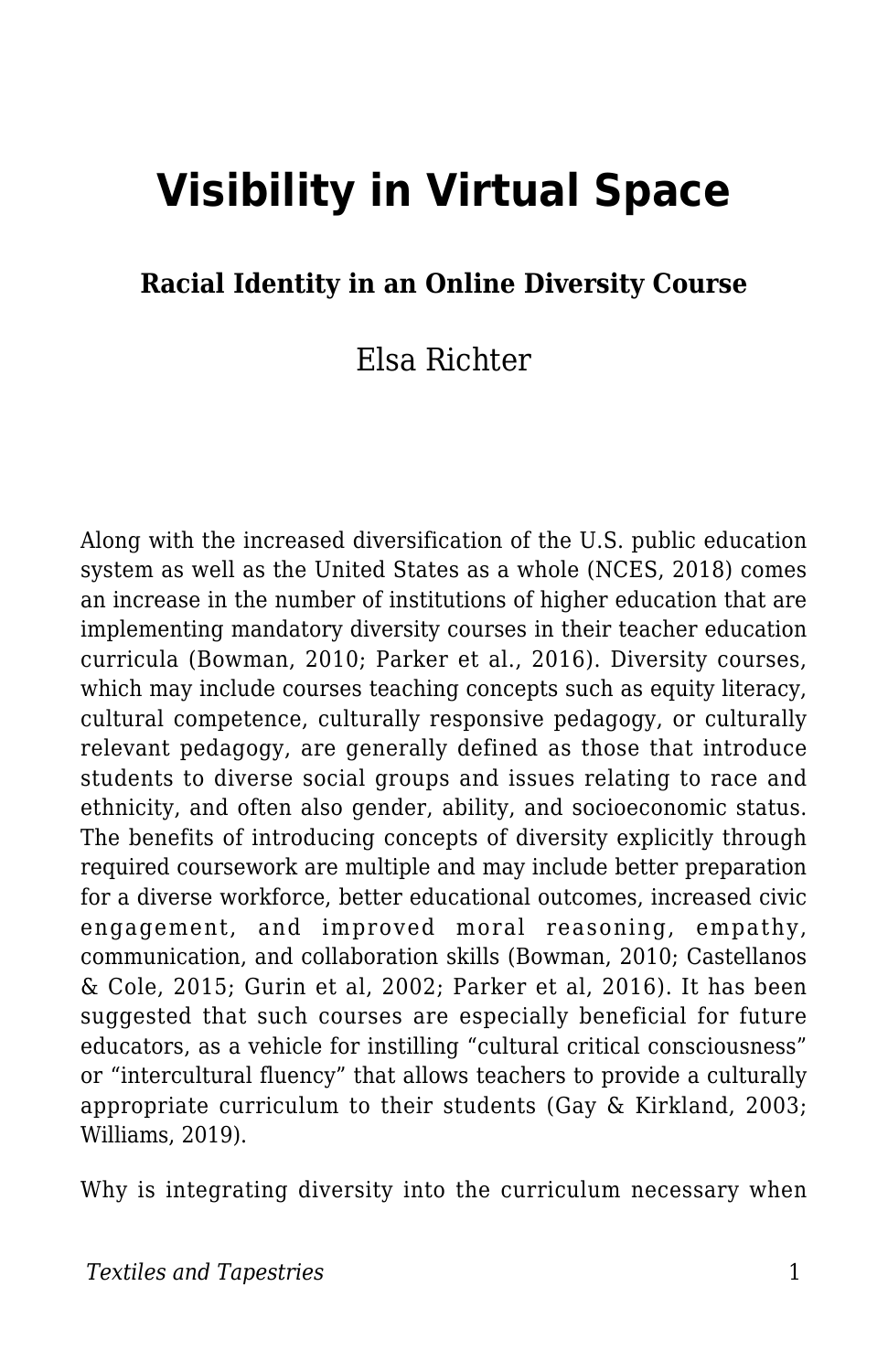students are increasingly surrounded by diversity among their peers? While naturally occurring intergroup exposure as a result of diversification of the student body is beneficial, it has not been shown to be as effective in developing the above outcomes as diversity curricula which include a focus on identity–in other words, it is necessary but not sufficient. Hurtado, Alvarado, and Guillermo-Wann's (2014) study of approximately 5,000 undergraduate students across institutions found that over half of white students surveyed never or seldom think about their race, and only about 20% think of it "often"; the reverse was true for Arab American, Asian American, Black, and Latinx students.

This reveals disproportionate intergroup levels of what Hurtado et al. label *identity salience*, "the frequency with which individuals think about their group membership" (p. 128). This is a gap which diversity courses that explore identity may help to narrow. It may be due to white students' generally low identity salience that teacher educators' expectations of their knowledge and skill when it comes to issues of racial diversity can be low (Laughter, 2011)–an assumed deficit that, if more students received diversity education, may be better contested and changed.

One vehicle for introducing diversity courses that are more available and accessible to the most students is making them available through an online format. Online courses are increasing in prevalence alongside diversity curricula, including at brick-and-mortar colleges and universities that have traditionally delivered courses exclusively face-to-face. However, questions remain about the "effectiveness" of online diversity courses. Smith and Ayers (2006) investigated students' relation to cultural "insiders" and "outsiders," among other knowledge, in distance-learning community college courses, and conclude that the online format "may not solve problems of equity and inclusion. In fact, it may even exacerbate such problems" (p. 413)–certainly an undesirable quality in any course, but especially ironic for one concerning diversity with the goal of teaching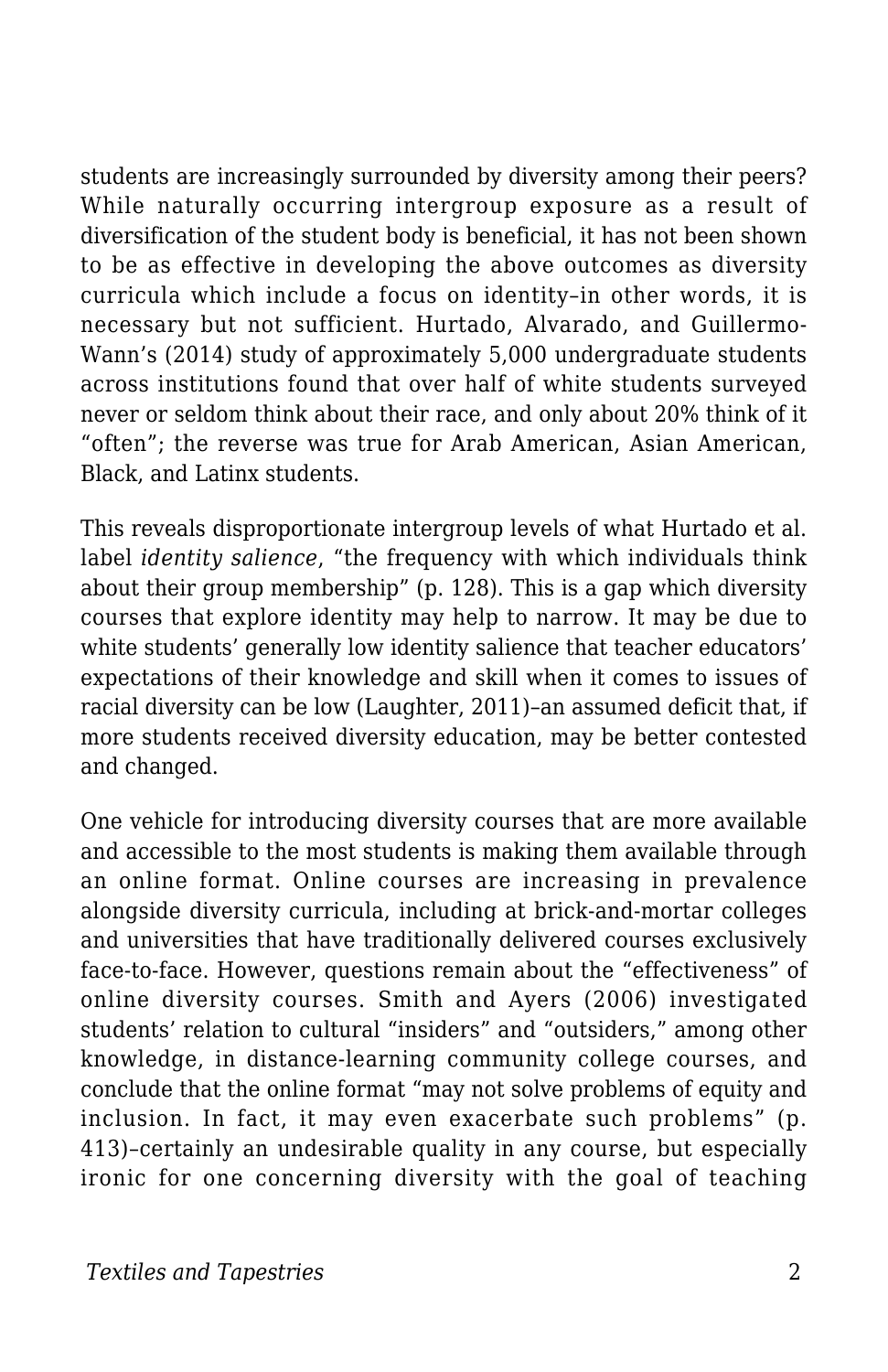inclusively. More recently, however, Stauss, Koh, and Collie (2018) assessed social work students' awareness of cultural diversity and oppression in online and face-to-face diversity courses. They reported significant improvements in both contexts, with no significant differences between groups, suggesting the potential for successful execution of an existing diversity course curriculum in an online format. This contradiction in the existing literature suggests the need for further exploration of the perceptions of online diversity courses for those involved in them.

As a white female instructor of an online teacher education course on diversity, I engaged in this self-study to examine my practices not only as an online instructor but as a white instructor of diversity material. Self-study is necessary for those of us in this position, as Gloria Ladson-Billings (1999) has observed, "Teacher educators are reluctant to address their own culpability in reproducing teachers who cannot (and will not) effectively teach diverse learners" (p. 98).

The appropriateness of a white person teaching courses on race could be, and has been, called into question on legitimate bases. On the other hand, some scholars argue that allies, including those who identify as white, need to take up their fair share of the work of social justice and not place the burden solely on the shoulders of people of color:

It is necessary to explode the widely-disseminated myth that the minority scholar, for example, not only is a purveyor of difference but also represents its most competent spokesperson. Such a purview fails to account for the fact that not all minority scholars are interested in investigating 'minority issues.' ... This strategic segregation directly impinges on the minority scholar's right to academic freedom. (Aching, 1996, pp. 288-289)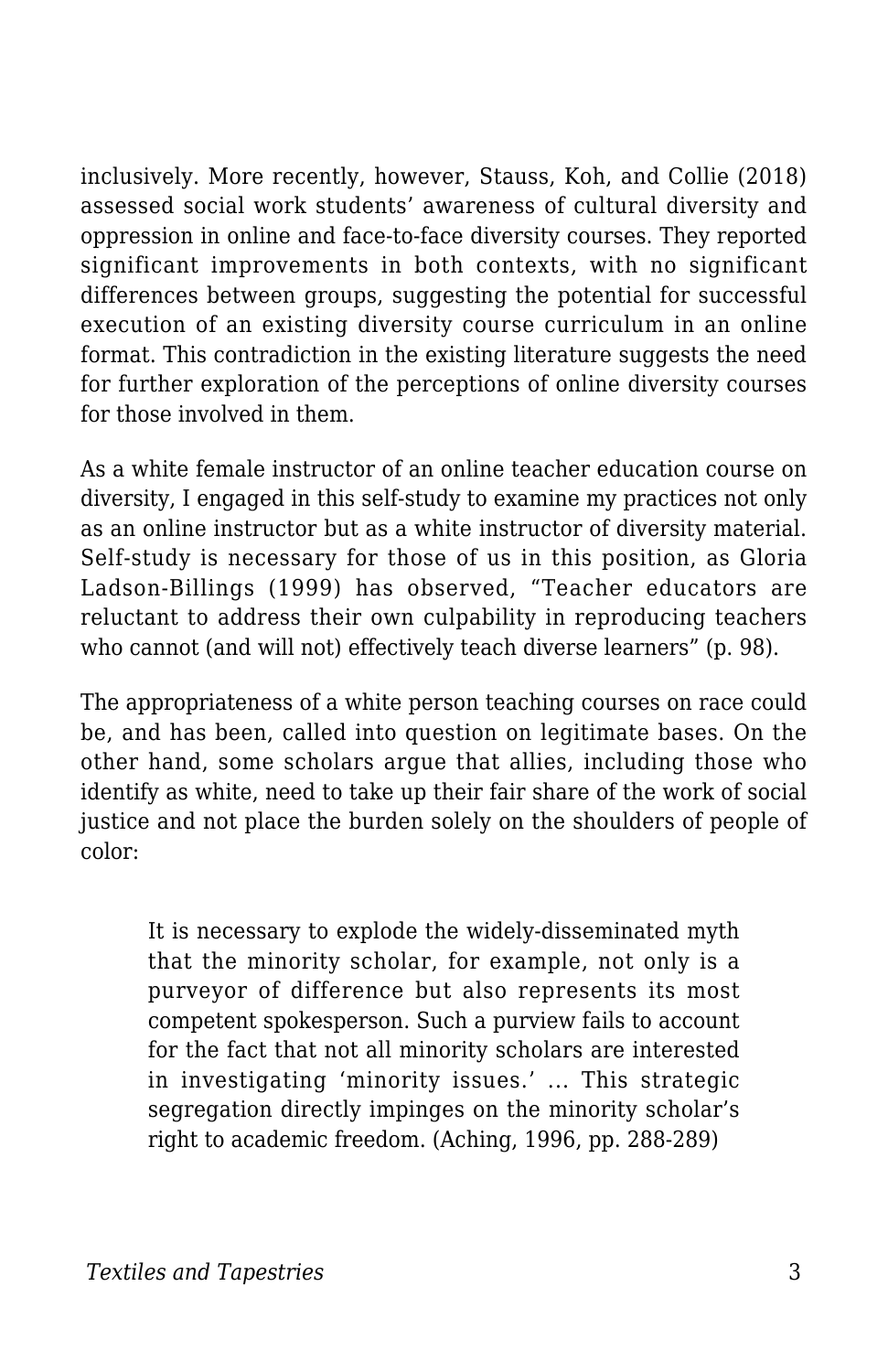When beginning to teach this course, I struggled with how to address my own identity as a white scholar. I perceived my race to be a weakness in my qualifications – or, more accurately, I believed my race to be a potential weakness in the eyes of my students. Once the course began, however, I also noted that most of my students shared similar racial and socioeconomic backgrounds to my own, and I decided that, despite my discomfort, I could support my students' professional teacher identity development by urging them to consider the influence of their privilege and whiteness, when relevant, in their role as teacher. I decided to be open in acknowledging this influence, modeling reflexivity in the spirit of Mezirow (1991), who argues that transformative learning occurs in the presence of challenging one's core identities, a process often met with feelings of discomfort and vulnerability, and often – when one holds dominant identities – avoidance, which I recognized as exactly what I had been tempted to do. In order to foster transformative learning in my students, I need them to be open, so I decided that I needed to model this openness myself. Julian Kitchen (2019) came to a similar conclusion in a recent study, suggesting that "relational approaches, in which teacher educators are humble, vulnerable and receptive, can create safe spaces for teacher candidates to examine their resistance in order to become more inclusive as teachers."

### **Context of the Study**

Self-study serves us as a tool to maintain and develop our professional identity. As Lunenberg, Zwart, and Korthagen (2010) explain, "[i]dentity is socially constructed by how others perceive and define us, by our relationships with others, and by the setting ... to be a teacher educator at this time, in this culture, is complex, culturally determined, and dialogical" (p. 1281). This is especially the case when teaching courses that deal with issues of social justice and diversity. In these cases, the teacher educator's identity is brought to the forefront by class discussions and debates around social identity and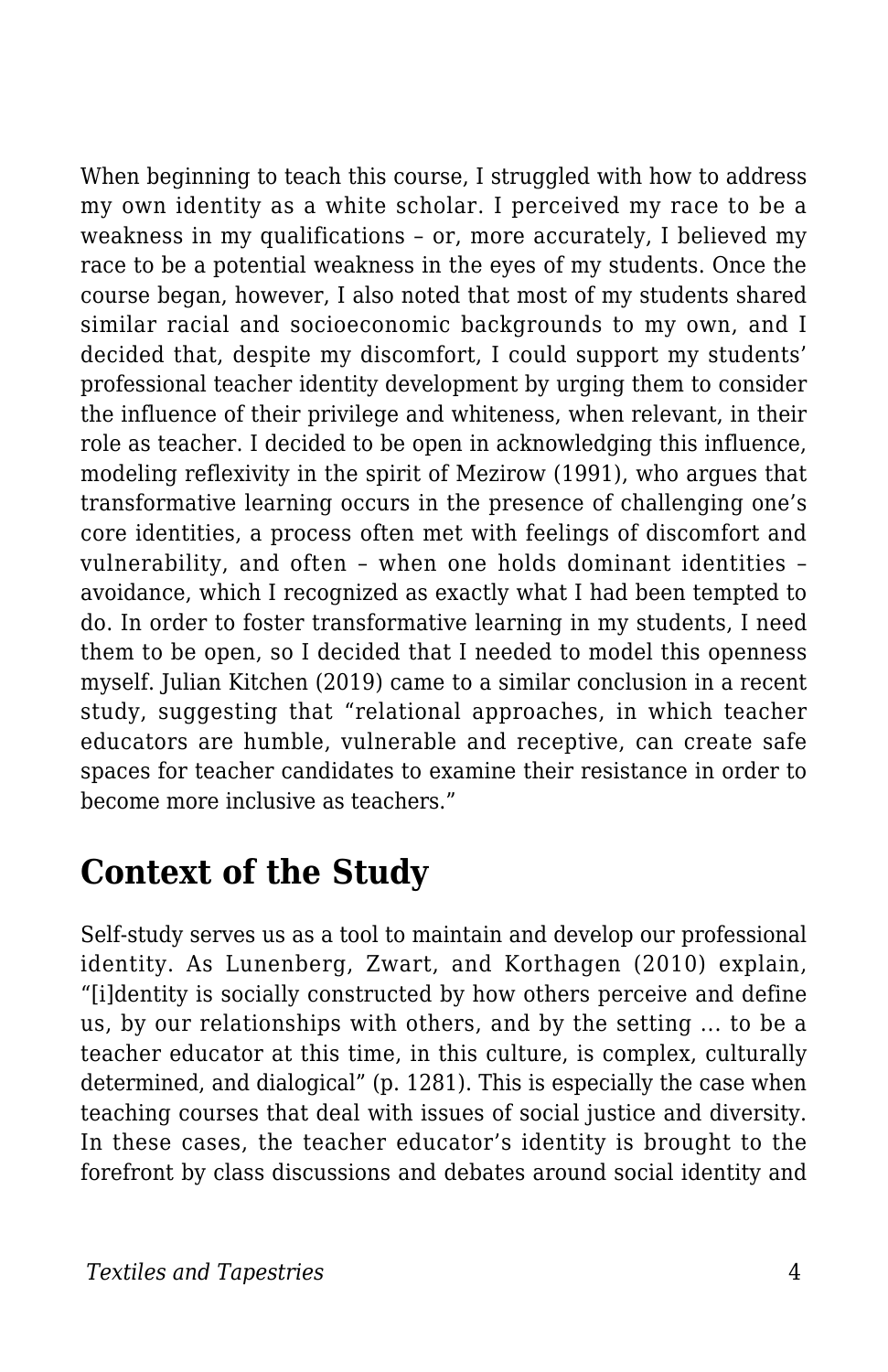its meaning and power in student-teacher interaction.

This self-study was conducted in the context of a case study I conducted of a diversity class I taught, which I am developing into my dissertation. The dual nature of my positionality as instructor and researcher prompted me to do a self-study alongside my educational case study. I felt that dedicating this space to reflexivity was necessary to provide a balance to the analytic nature of the rest of the project, which Feldman (2003) points out, "while satisfying criteria for validity, do not allow for the subtleties required to present one's way of being to others" (p. 27).

I utilize Korthagen and Verkuyl's (2002) theory of professional identity to investigate the role of my disclosures about my own identity, and my students' perceptions of identity*,* in the effectiveness of my teaching of a diversity class on race and racism. Korthagen and Verkuyl explain that, in their own self-study, "we could not undertake this enterprise without questioning our own professional identities and missions as teacher educators A major role must be reserved for reflection on one's own professional identity and one's socialpedagogical goals and responsibility" (pp. 43-44). Therefore, in a course that grapples with race and identity, my own race and identity must be addressed both internally via reflection and externally, via acknowledgment to my students.

Another important element to the context of this study is that the class is held entirely online. In the past few years, more self-studies are beginning to focus on the growing area of online teacher education (Cutri & Whiting, 2018). This provides an opportunity for expansion of S-STEP methodology (Hamilton & Pinnegar, 2017; Dacey et al, 2017). It is, in fact, an ideal environment in which to conduct a self-study as defined by LaBoskey's (2004) criteria, as the "construction, testing, sharing, and re-testing of exemplars" are retained as written record via the course materials themselves; the Blackboard LMS serves as a validation tool, as it has preserved every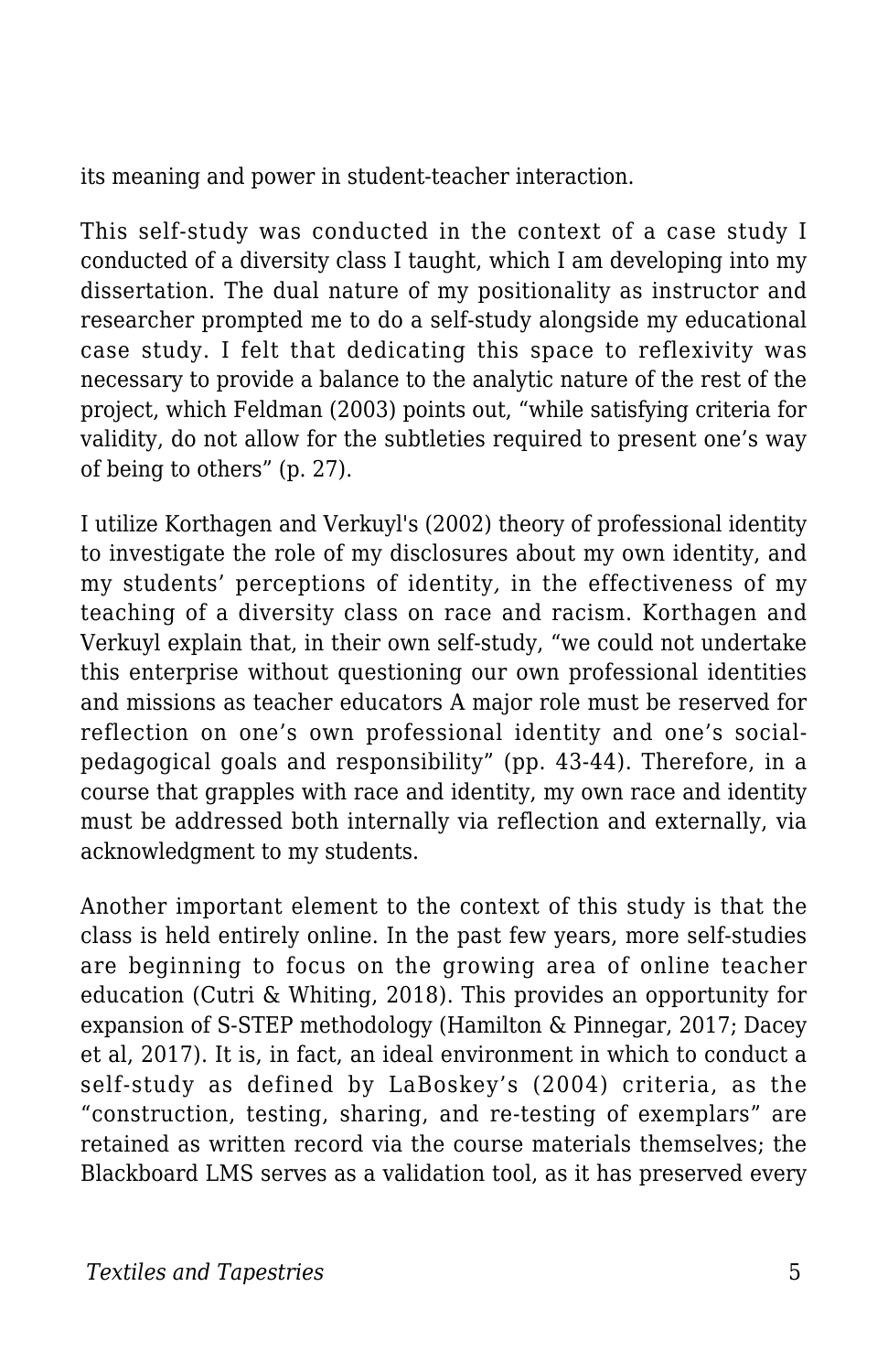word of my interactions with my students in their original context.

# **Objectives of the Study**

The areas of exploration in this study are twofold. First, I considered my own racial identity and how explicit acknowledgment of it, and its influence on my professional identity as a teacher educator, affects students' own racial identity development. Smith, Kashubeck-West, Payton, and Adams (2017) point out that "underlying White professors' impostor syndrome is the fear that we are not as far along in our understanding of our Whiteness and racism as we think we are or should be, and that this deficit will be exposed if we dare to speak about race in the company of others" (p. 657).

The second area of focus in this study is the confounding factor of the course being online. The experience of a white person teaching ethnic and racial diversity has previously been explored in self-studies (Bass, 2002), and I will apply a similar lens to an online context, exploring my legitimacy as a white woman teaching a diversity class. My racial identity was made visible to students through my modeling of course assignments and engagement of identity-related course content with students on the discussion board. Students were also able to make judgments about my racial identity based on my physical presentation in video lectures, avatar, and photos I posted. In this exploration, I seek to investigate the role of these disclosures about my own identity, and my students' perceptions of online race and identitycentered class discussions*,* in the effectiveness of my teaching of a diversity class on race and racism. While such discussions are often faced with resistance from students, the online element may change the nature of students' engagement with each other and the material, in part because thoughts committed to written text are rendered immortal, a permanent record that prompts more hesitation and reluctance from its authors than if the words were spoken face to face (Ham & Davey, 2002).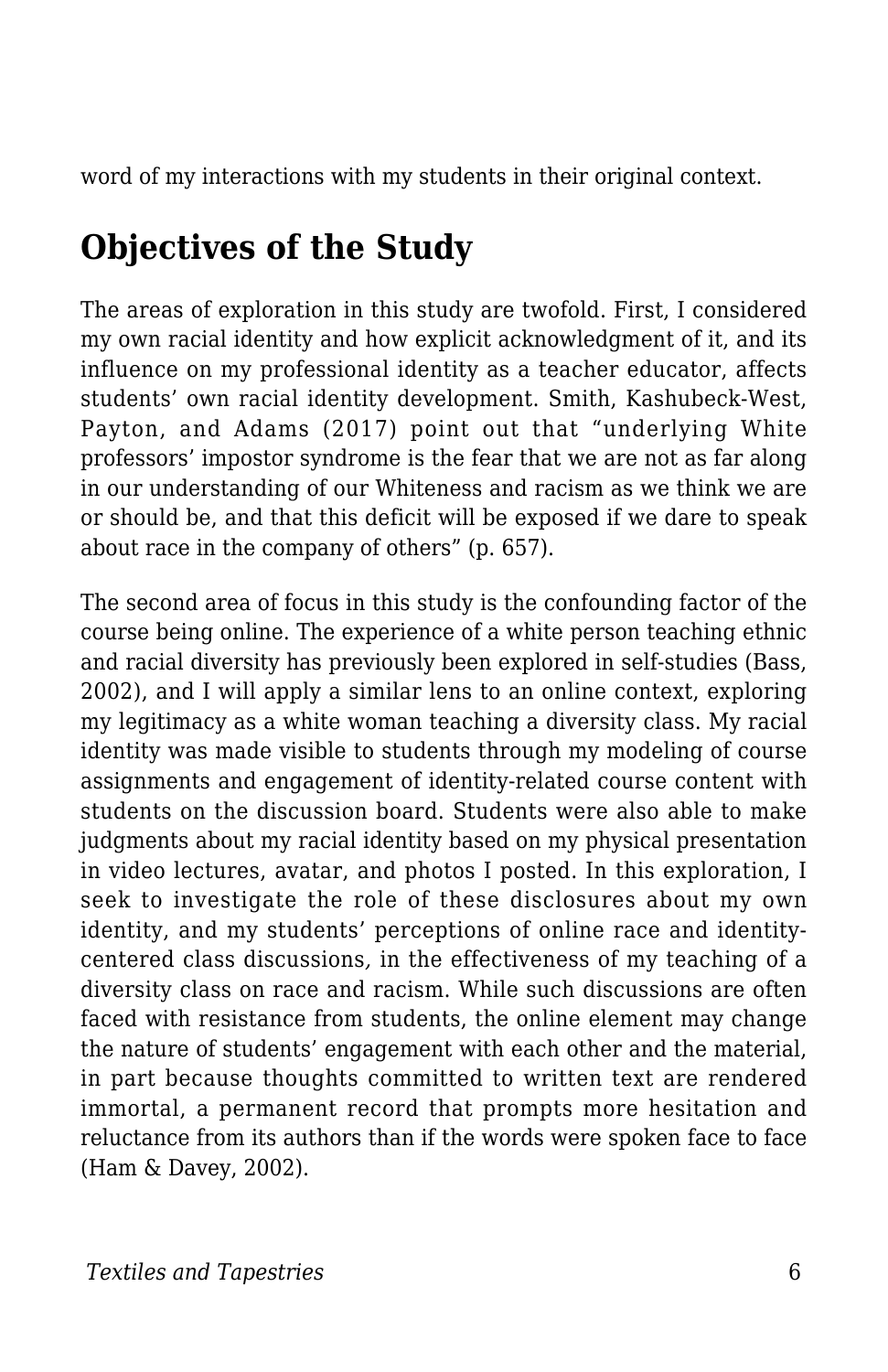In addition to these objectives specific to this study's context, I also subscribe to the broader, collective objective of all quality self-study research, to find commonalities in experience–"to see if the case for me is also the case for you" (Ham & Kane, 2004, p. 117).

# **Methods**

The participants of this study are the 35 students in my course and me. The research plan was reviewed by institutional IRB and, perhaps unsurprisingly as is sometimes the case with self-study research work, the project was deemed "not research" (Ham & Kane, 2004). Three data sources were utilized for this study: first, students wrote reflections on the course content, which I coded and analyzed for reflectivity on their own identity. In their reflections, students were encouraged to respond to the following prompts: "What was the most challenging part of this class?" "Which diversity competencies1 did you achieve from this class?" "What suggestions would you provide future students and/or instructors of this class?" Secondly, I used reflective journaling as a primary data source throughout the course, which was analyzed and mined for meaningful excerpts. In order to determine what constituted meaningful excerpts, I utilized in vivo coding as described below, and cross-referenced my own codes with those reflected in students' writing, to identify patterns in experiences that students and I shared, as well as incidents that we may have both written about but interpreted differently. Finally, I used students' evaluations from the course as an anonymous source of relevant insights they may have had into my teaching. Frederick Lighthall recommends examining one's own teaching by "study[ing] students' responses to one's efforts" (2004, p. 208), which implicitly suggests that student evaluations and course reflections would constitute a legitimate data source for such a self-study.

While I conducted this self-study as an independent researcher (e.g. in the absence of "critical friends"), I have strived to meet and exceed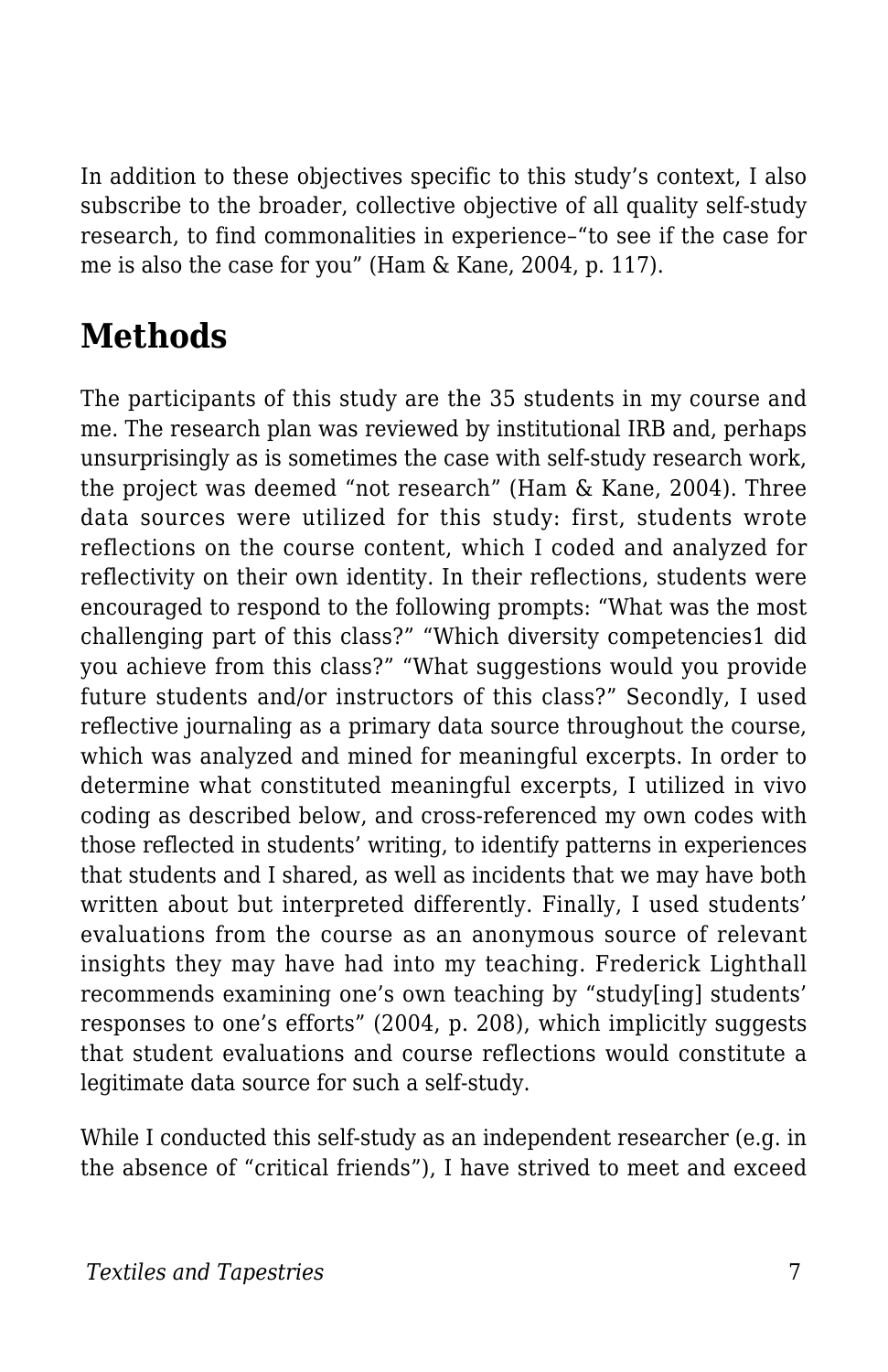standards for trustworthiness and validity while analyzing these three data streams. In accordance with LaBoskey's (2004) criteria, it is selfinitiated, improvement-aimed, and utilizes qualitative research methods. It is also interactive in that I engaged in discussions of teacher identity with students throughout the semester as well as provided responses to their reflections, and in my analysis of these discussions, I engaged in multiple cycles of interpretation. In alignment with my research question, coding was open and a priori; I did not want to impose any assumptions I may have made about the student experience onto their own words. I applied both *in vivo* and *emotion* coding following Saldaña's (2016) recommendations of both coding methods for "attuning yourself to participant perspectives" (p. 73). I also applied *emotion* coding (Saldaña, 2016; Prus, 1996) in order to properly attend to the participants' feelings and personal experiences.

While maintaining standards of integrity and trustworthiness in alignment with accepted guidelines and recommendations for the field of self-study, I fall back on the reminder that "it is the reader of a report who ultimately judges the validity of the study by considering whether it is informative, relevant or useful in his/her own setting" (Vanassche & Kelchtermans, 2015, p. 518).

### **Outcomes**

"Diversity competencies" are 14 institutionally-defined outcomes of diversity courses, described in general as "the awareness, knowledge, and skills necessary to function productively in a complex global society, by fostering an understanding of and respect for differences among individuals and groups of people."

#### *Student Feedback*

**Reflections**. Analysis of students' reflections on their own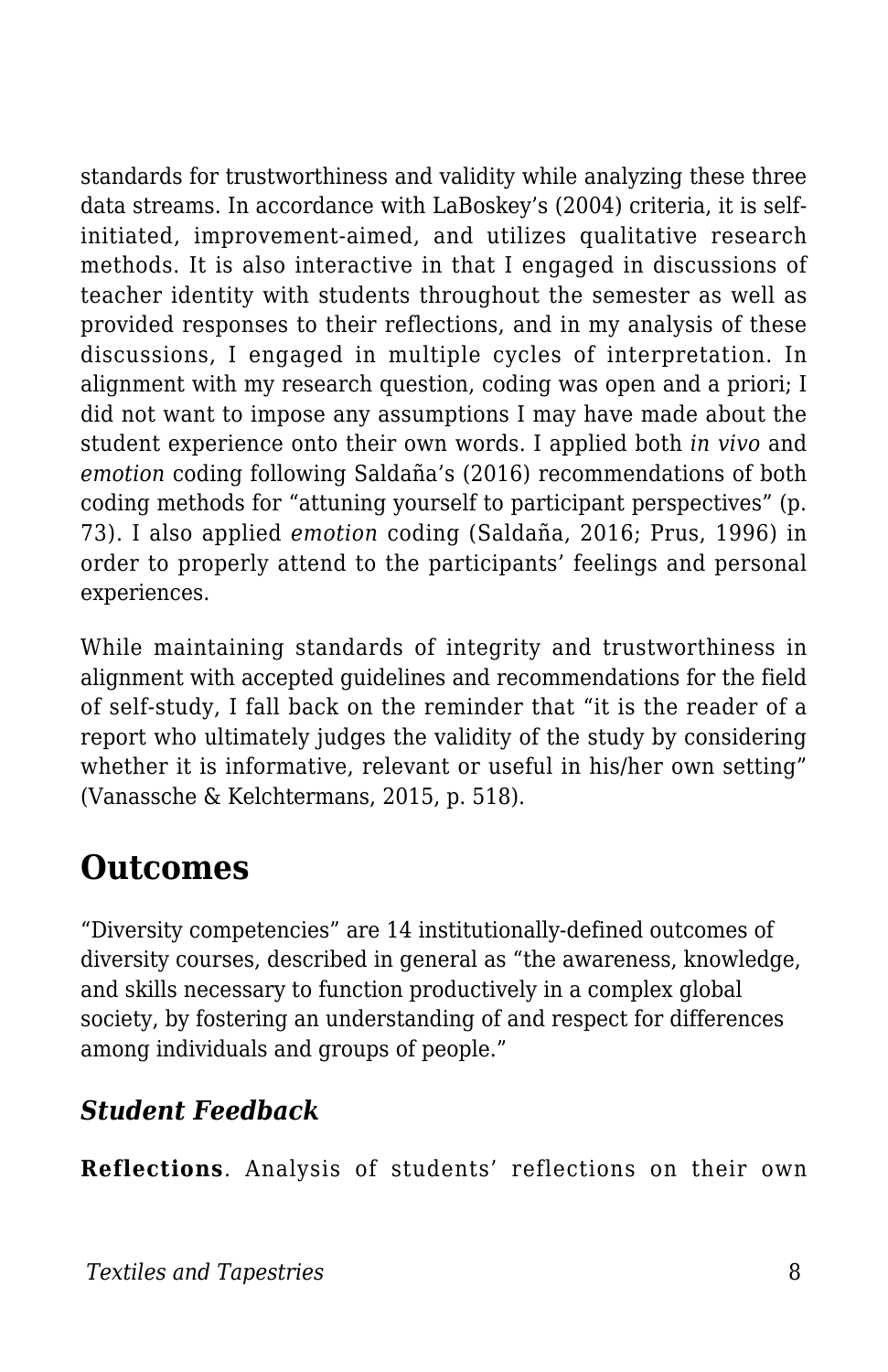professional identity development uncovered three themes that appeared across five or more reflections: recognition of whiteness, reflection on online discussion, and implications for teaching practice.

**Recognition of Whiteness.** Acknowledgment of racial privilege and the impact of one's whiteness on their perception of the world often emerged in response to the "challenges" prompt, as students recognized the discomfort of these realizations. This pattern is evident in statements such as

Frankly, the most challenging part of this class was the very first reading I did. [It] forced me to spend some time contemplating what my privilege means for the career path I intend to follow. Thinking hard about myself was the most challenging part, as self-reflection has not always come easy." "This [class] made you think intellectually about how and why we present ourselves the way we do. I really enjoyed this because not only did it make you think, but we realized we don't typically walk around saying 'Hi my name's Jamie and I'm white' just because it's typically assumed.

**Reflection on Online Discussion.** For many students, this was the first online course they had taken. References to the online aspect of the course typically voiced trepidation towards the format or appreciation of the interactive nature of the discussion boards, which were an important and required part of the course. Positive reactions to the discussions included comments such as "I loved... the ability to look at other students' work. I grew through the sharing of my own opinions and the comments of others on my own work. I don't think that this class would have been as impactful for me if it weren't for the online structure filled with discussion boards and peer responses." "I really enjoyed the discussion board for this reason; it held each of us accountable for having positions and opinions." Negative reactions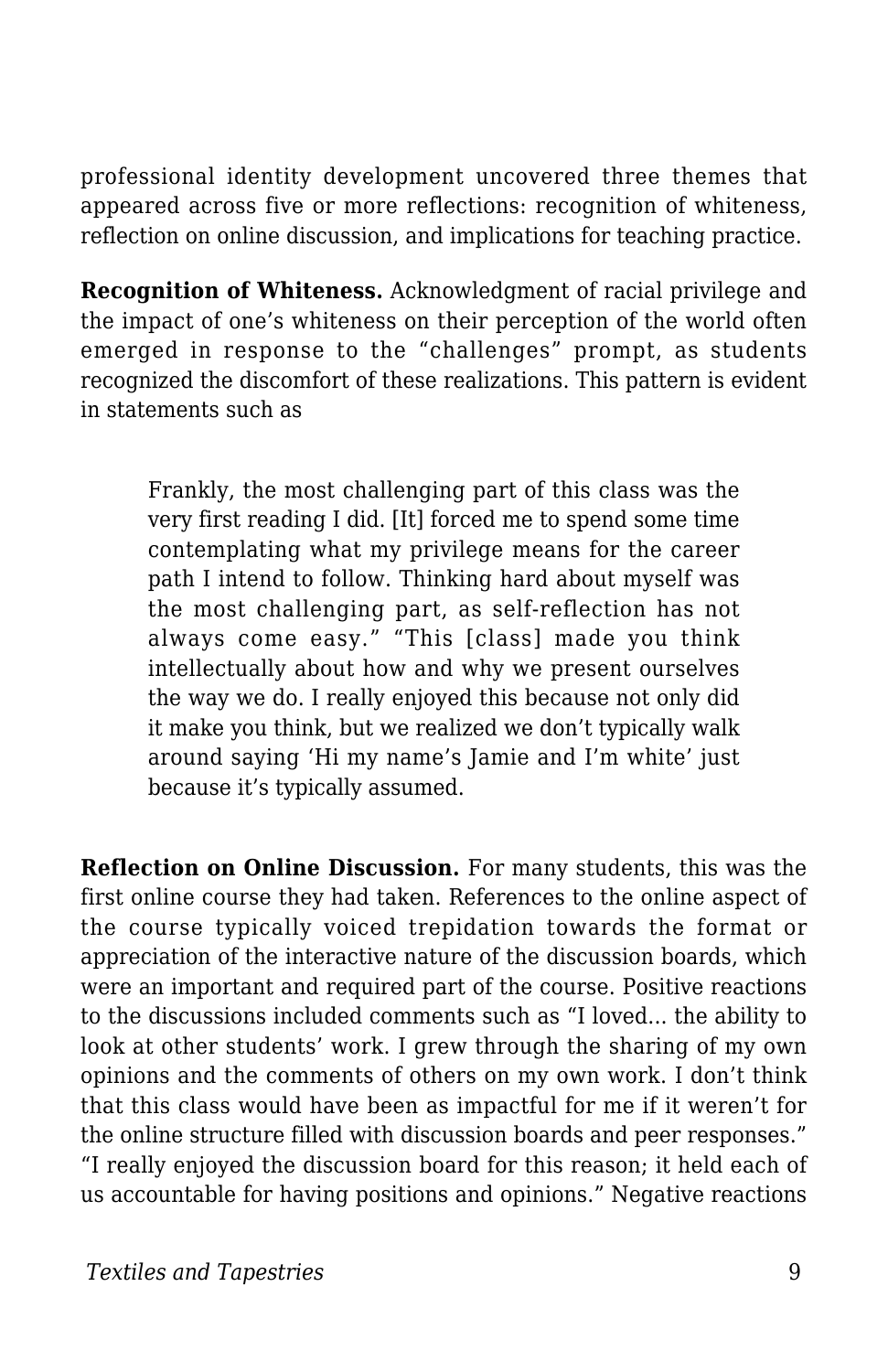included "At times I did struggle with discussion board responses. I found that it was a very open space and I felt very vulnerable. This is something that I typically would not feel in a classroom setting if it was in-person feedback, but something about the 'behind the screen' users made me feel unsure and hesitant in my responses." "I think it's really easy to disregard viewpoints in the discussion board... that differ from yours I think I wish I had sought out opinions that were different than my own when I was reading through and commenting on others' reflections." And "The only thing I'd like to suggest that the class would do in the future is to make the discussion posts anonymous It is imperative to have open and honest 'conversations' through these posts, and I felt like students, including me, shied away from sharing some details and thoughts knowing that their name would be associated with whatever they say."

**Implications for teaching practice.** The final theme that emerged across reflections was the potential applications of course material to their professional praxis.

*My hope is that I can continue this work and have a really solid foundation of what my role as a privileged white female is, and then work these ideas into my classroom in a creative way in an attempt to make some change.*

*I believe that being cognizant of my privilege puts me at an advantage when dealing with people from all backgrounds because although I may not fully grasp where they are coming from I am self-aware in a way that makes me more understanding.*

**Course Evaluations.** Course evaluations did not provide a useful source of triangulation, as the content was not very substantive. The relative ineffectiveness of student evaluations of instructors as an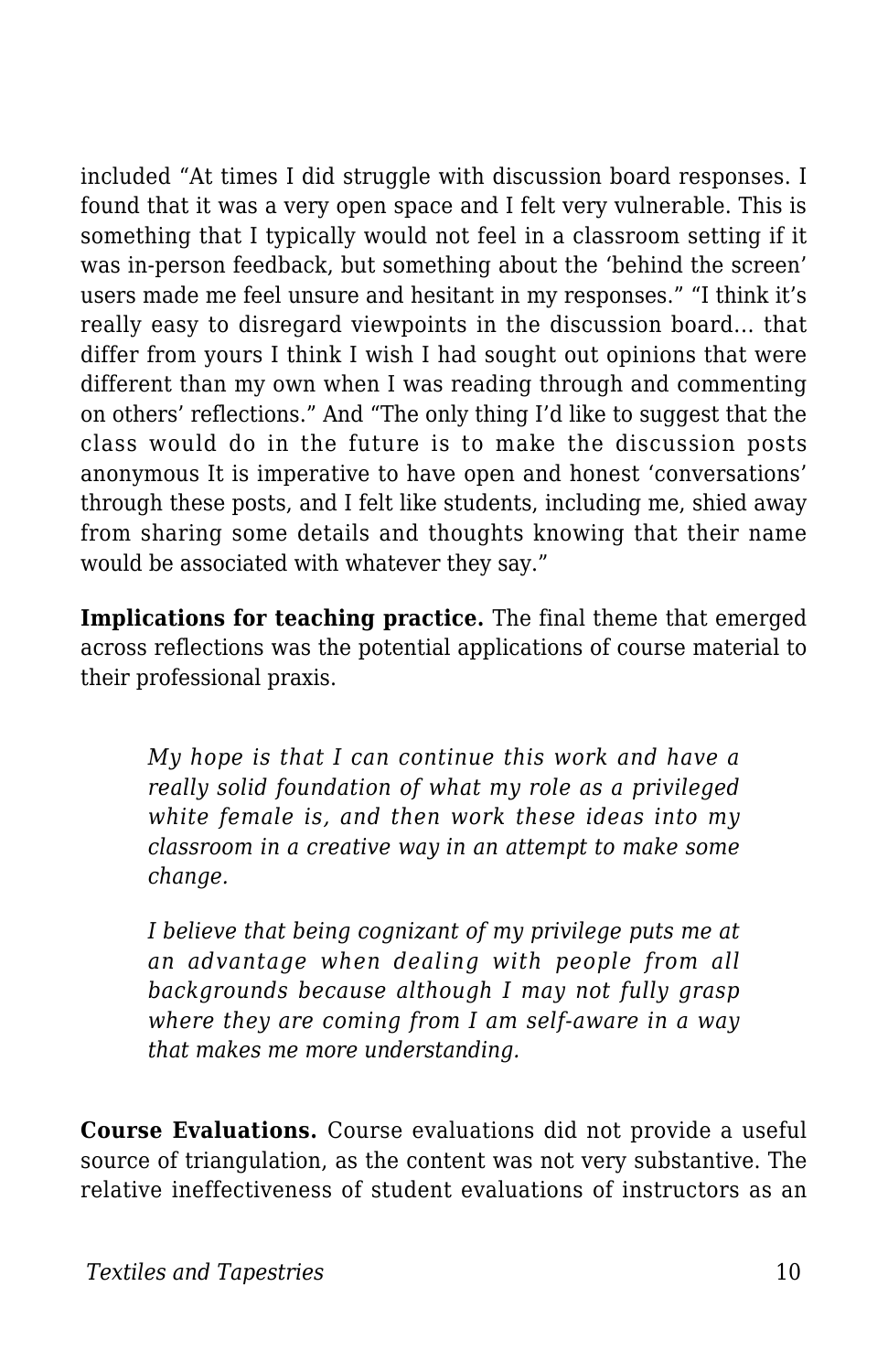assessment tool in isolation has been noted and seems to be at play in the present study as well (Boring et al., 2017; Zabaleta, 2007). Likert responses concerning organization and course assignments did not align with research questions and were disregarded in this analysis; only qualitative responses were considered. Qualitative responses were optional, and therefore many chose not to provide them. Students who did provide qualitative feedback responded to three prompts, all listed below.

| <b>Prompt</b>                                                                   | <b>Response</b>                                                                                                                                                                                                                                                                                     |
|---------------------------------------------------------------------------------|-----------------------------------------------------------------------------------------------------------------------------------------------------------------------------------------------------------------------------------------------------------------------------------------------------|
| What to you were the<br>most beneficial aspects<br>of this course?              | I have expanded my knowledge on how to be<br>inclusive to students with different<br>backgrounds in many varieties of ways.                                                                                                                                                                         |
|                                                                                 | I learned many different things about<br>[E]nglish language learners. I learned about<br>different policies and racisms effects people.                                                                                                                                                             |
|                                                                                 | the beneficial aspect of this course was being<br>able to communicate with other students that<br>were taking this class even though it was<br>online.                                                                                                                                              |
| What changes would<br>you make to this<br>course and why?                       | the mini-projects I felt were more informative<br>than all the reading. Less reading and more<br>activities<br>It would've been helpful to have that list you<br>gave us for the midterm maybe at the<br>beginning of the semester. There was a lot of<br>readings and it would've been nice to see |
| Would you recommend<br>this instructor to other<br>students? Why or why<br>not? | what information we should be focusing on.<br>N/A; notably, none of the responses here<br>were identity-related. Of the 10 qualitative<br>responses, 9 were affirmative, and one was<br>left blank.                                                                                                 |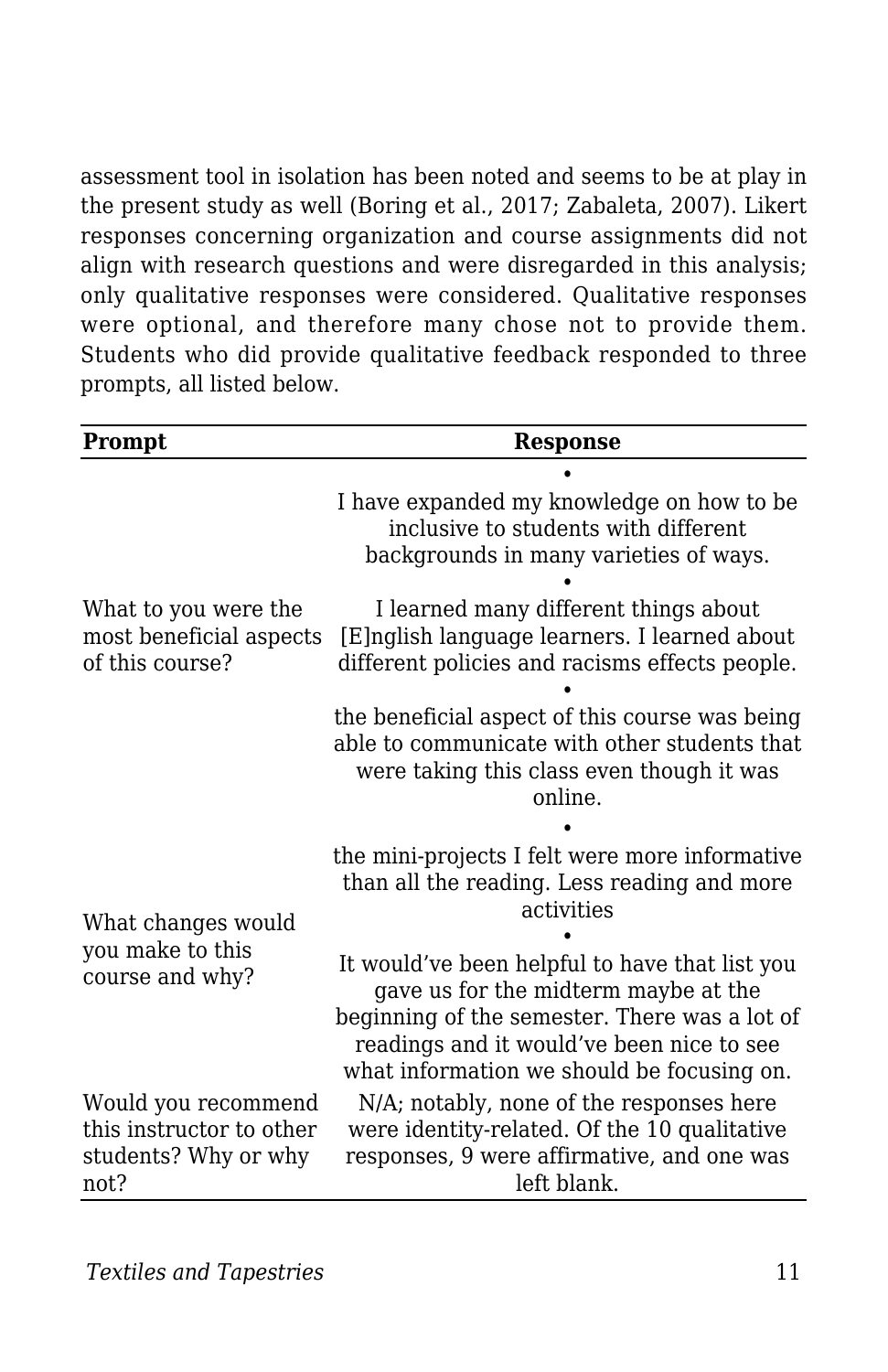#### *Personal Findings*

One theme is that of tensions inherent in me, as an educator, presenting and discussing aspects of my identity, and the corresponding potential for imposter syndrome, as a pedagogical tool. A teacher of diversity courses who wishes to be authentic must walk a fine line between "exposing one's vulnerability as a teacher educator and maintaining student teachers' confidence in the teacher educator as a leader" (Berry & Loughran, 2005, p. 171). Berry and Loughran describe this as

the tension between a constructive learning experience and an uncomfortable learning experience. We argue that good teaching about teaching should lay bare one's practice to the scrutiny of others through honest discussion about the impact of teaching on the development of others' learning. (p. 175)

Ultimately, after reviewing students' feedback and my own journals from the semester, as well as memos from the research process, I feel that this exposure, laying bare, and explicit acknowledgment of the corresponding tensions is well worth the risks and have strengthened my own teaching practice as well as my confidence in my own qualifications.

## **Discussion**

Although some students did tackle the tension of their own racial identity and their social justice orientation in their reflections, the relative lack of reflection on racial identity proportionate to more "safe" content-based review of course materials reflects the avoidance referred to previously. Korthagen and Verkuyl (2002) describe similar avoidance and the role of the educator's disclosure: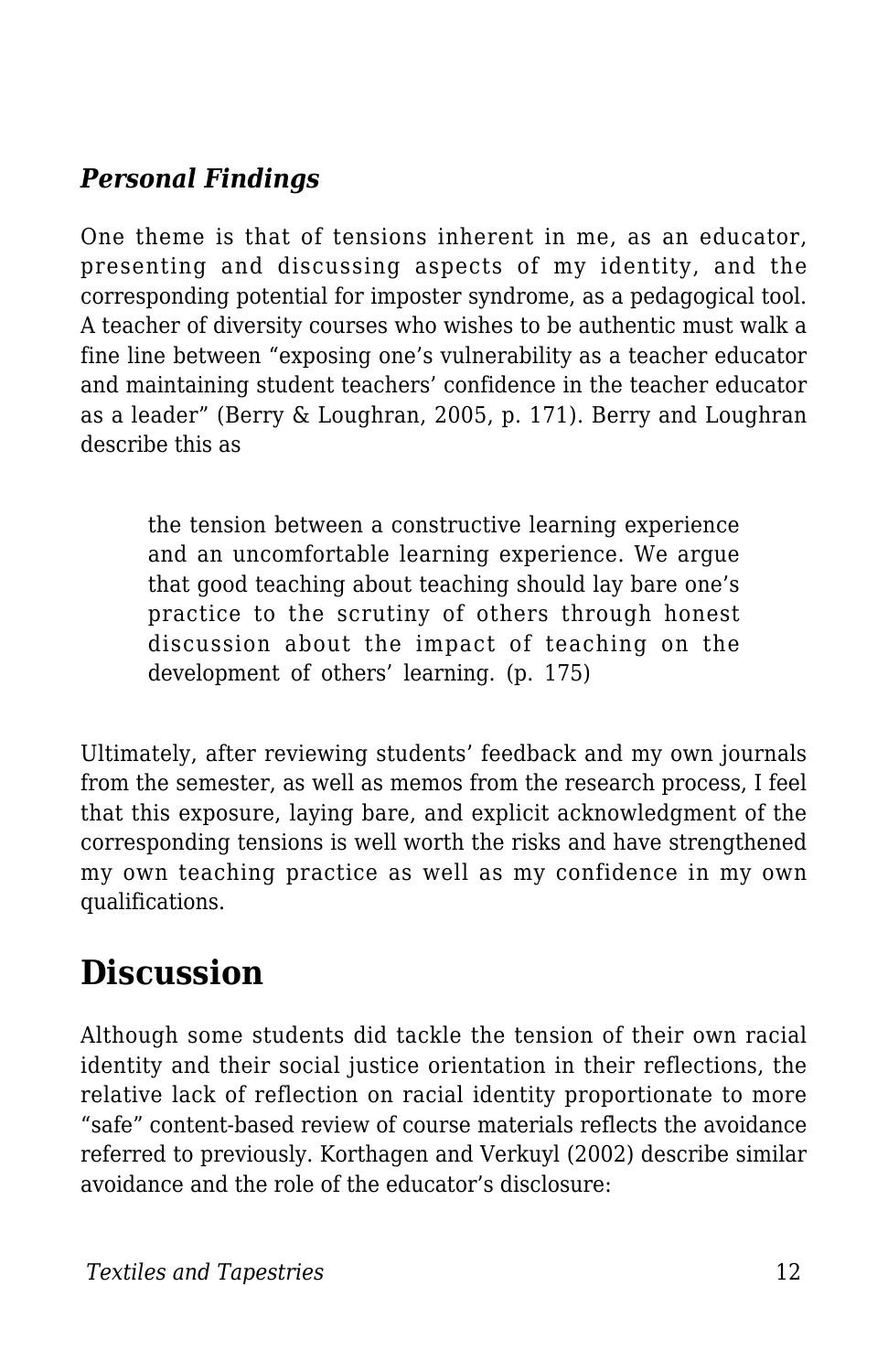the workshop almost forced us to show our own genuine inner selves to student teachers, especially in those moments were these students were confronted with parts of themselves they had long tried to avoid being aware of. In trying to stay close to these students in such moments, we as teacher educators were confronted with the question "do we meet our students or ourselves?" (p. 46)

Other self-study researchers have highlighted the importance of vulnerability (Cutri & Whiting, 2015; Stolle et al, 2018), and modeling more of this vulnerability for our students may help encourage them to be more reflective practitioners themselves. Encouraging this reflective vulnerability and risk-taking among students could reduce avoidant behavior, increasing student engagement as well.

Another theme that became apparent from multiple data streams was that development of one's professional identity involved growing pains for both the instructor and students. While I was concerned with students' impressions regarding my expertise and knowledge, students revealed discomfort in realizations about their ignorance in statements such as: "The most challenging part of this class ... realizing how uneducated I am about most of the topics we talked about," and "I had trouble because I was raised to believe that someone can do anything they want to if they set their mind to it I have learned to recognize my affluent background in helping me achieve what I want easier than someone who may not have the same immediate opportunities." These excerpts depict not only personal growth but also acknowledgment of the difficulty inherent in recognizing one's privilege.

### **Implications for Teaching**

Personally, the "challenge" of self-reflection emerged as a theme in my own experience as well as students'. Self-reflection and social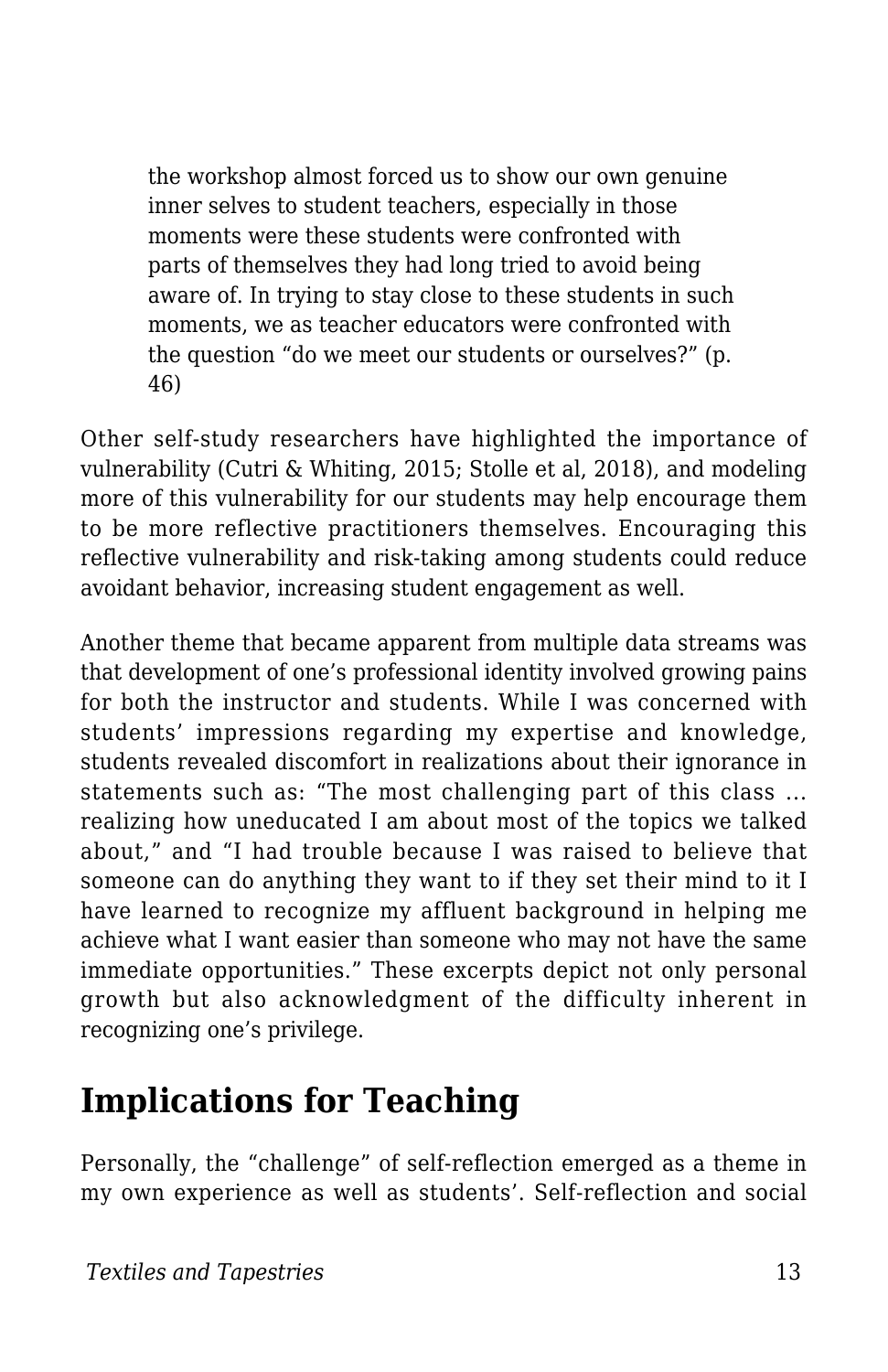justice are both processes that are never fully achieved or "done," never to be checked off and moved on from. Therefore, this self-study has reaffirmed the value of continuing to reflect on my teaching practices and explore areas of vulnerability and discomfort to allow for further growth.

Students' reflections on the impact of the online format on their peer discussions also hold implications for educators hoping to discuss race and privilege in online teacher education courses. Ham and Davey's 2002 aforementioned observation appears to hold true, at least in this case, as students reported feeling vulnerable posting their opinions on the discussion board with their names and avatars attached. However, most students who reported these feelings also acknowledged it as a valuable aspect of the course. While one student indicated that they would have preferred anonymity, this raises the question of whether the comfort provided by anonymity would be beneficial for this type of discussion; after all, one never has the opportunity to stand in front of a class and teach anonymously. Therefore, teacher educators utilizing online discussions may support students by acknowledging the vulnerability inherent in engaging in such a platform and explicitly discuss the connection between this vulnerability and professional identity development.

### **Implications for Research**

In response to the proliferation of online courses in recent years, S-STEP researchers have also begun to focus more on online teacher education (Garbett & Ovens, 2017; Murphy & Pinnegar, 2018). But it still represents a small sliver of self-studies when compared to those conducted in the context of more traditional classrooms. Continued self-studies conducted by online teacher educators would serve to further understanding from an emic perspective of how online classes contribute to teacher educators' development similarly to, or differently from, face-to-face contexts. They would also support the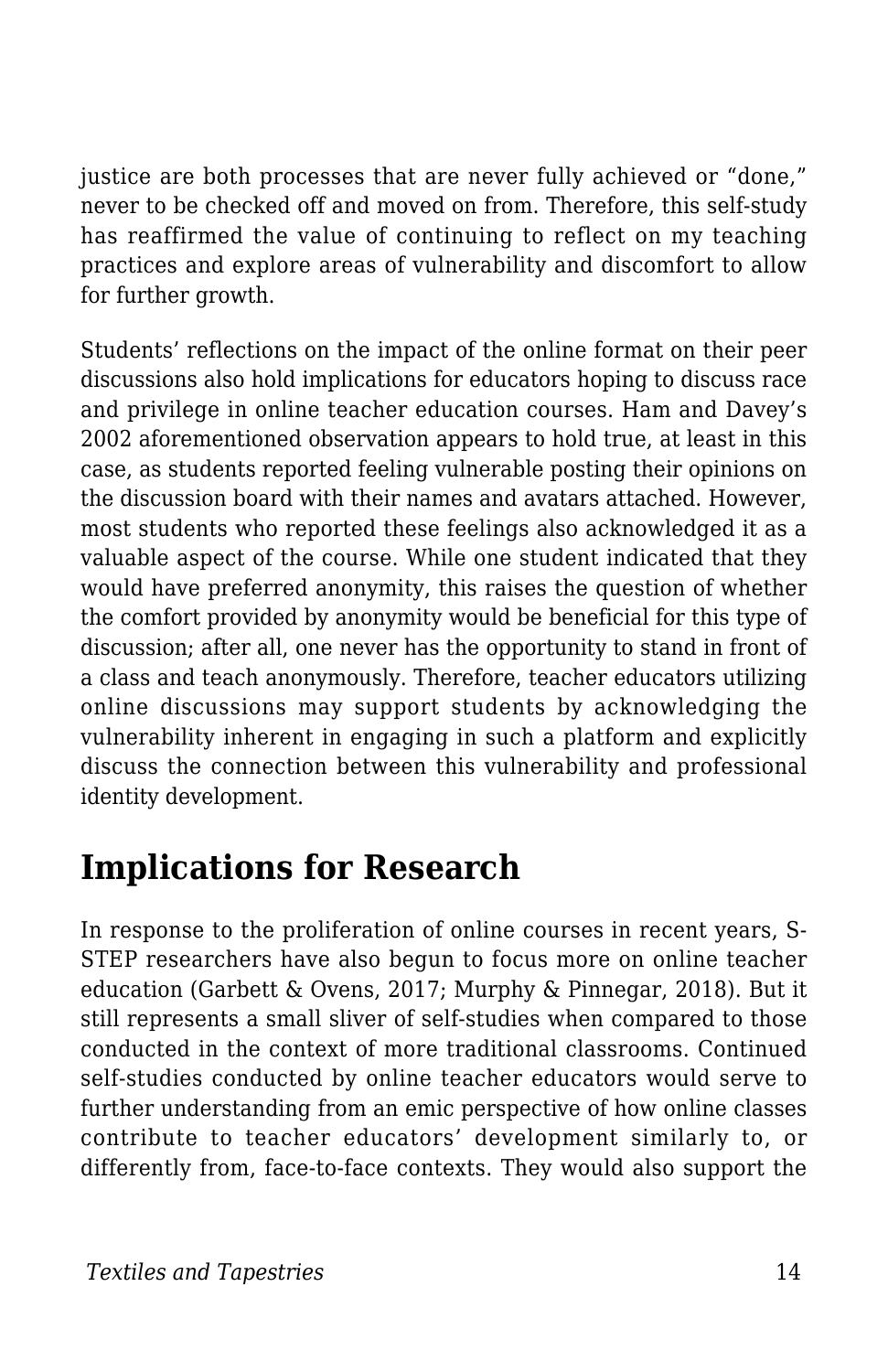qualitative exploration of students' experiences of online teacher education courses, a question that has been addressed disproportionately by quantitative comparative studies of online versus face-to-face classes.

Educational researchers, in general, have recently devoted quite a bit of scholarship to computer-supported collaborative learning, but not much of this research overlaps with the scholarship devoted to diversity and social justice education. As the need for social justiceoriented curriculum becomes more clear and urgent, further research on social and ethical implications of engaging in such personal and identity-driven discussion on a virtual platform would be valuable for any teachers, teacher educators, and administrators who are involved in online teacher education.

# **References**

Bass, L. (2002). Self-study and issues of privilege and race. In C. Kosnik, A. Freese, & A. P. Samaras (Eds.), *Making a difference in teacher education through self-study: Proceedings of the Fourth International Conference of the Self-Study of Teacher Education Practices* (pp. 20–25). OISE/University of Toronto.

Berry, A. & Loughran, J. (2005). Teaching about teaching: the role of self-study. In C. Mitchell, S. Weber, & K. O'Reilly-Scanlon (Eds.), *Just who do we think we are?: Methodologies for autobiography and selfstudy in teaching.* Routledge-Falmer.

Boring, A., Ottoboni, K., & Stark, P.B. (2017). Student evaluations of teaching (mostly) do not measure teaching effectiveness. *ScienceOpen Research,* 1-11.

Bowman, N. (2010). Disequilibrium and resolution: The nonlinear effects of diversity courses on well-being and orientations toward diversity. *The Review of Higher Education*, *33*(4), 543- 563.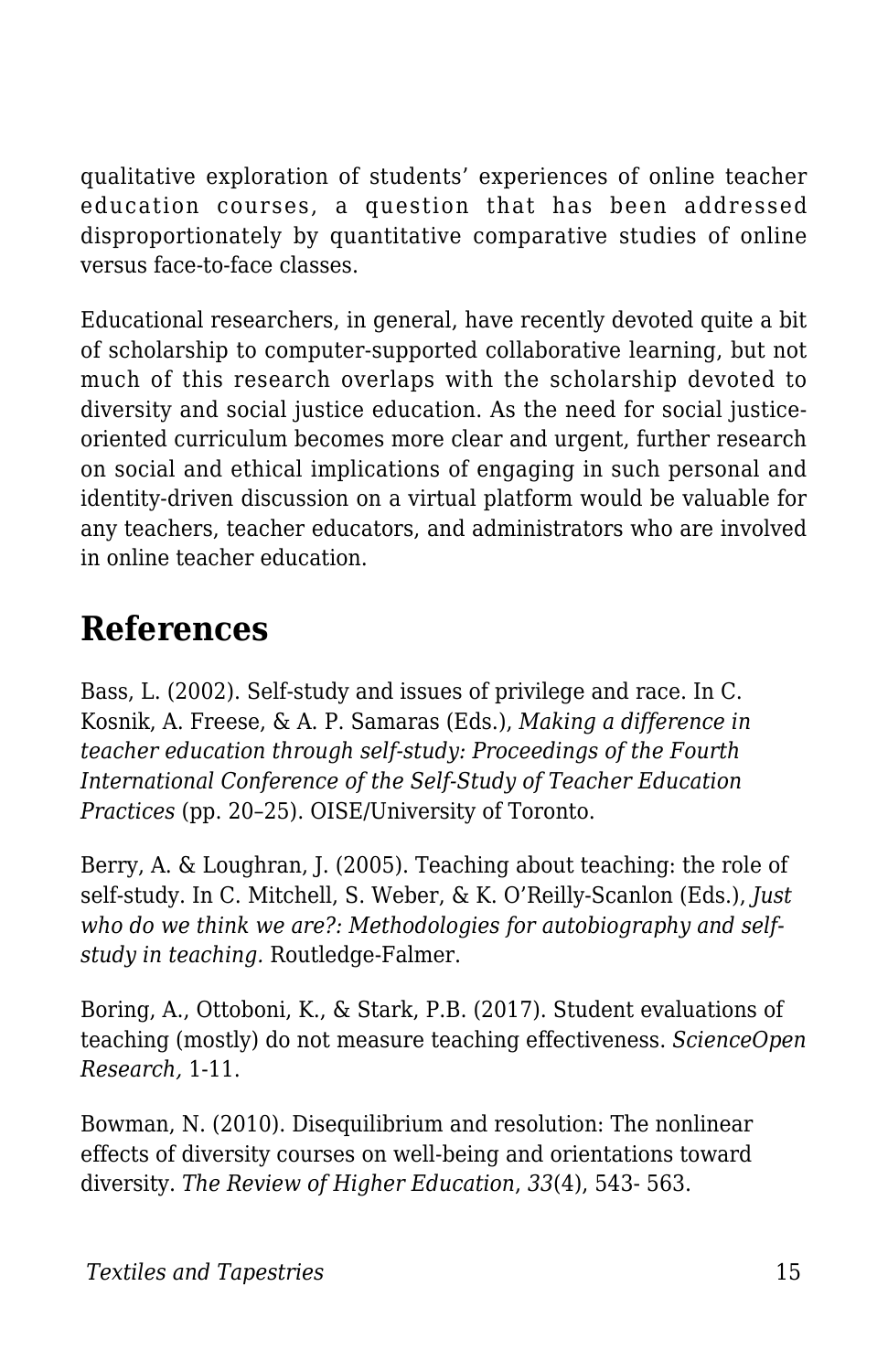Castellanos, M., & Cole, D. (2015). Disentangling the impact of diversity courses: Examining the influence of diversity course content on students' civic engagement. *Journal of College Student Development, 56*(8).

Cutri, R. M., & Whiting, E. (2015). The emotional work of discomfort and vulnerability in multicultural teacher education. *Teachers and Teaching Theory and Practice, 21*(8), 1010- 1025.

Cutri, R., & Whiting, E. F. (2018). Using self-study of teacher education practice methodology to navigate e-learning course development. In D. Garbett & A. Ovens (Eds.), *Pushing boundaries and crossing borders: Self-study as a means for researching pedagogy* (pp.179-186). S- STEP.

Dacey, C., Abrams, L., Strom, K., & Mills, T. (2017). The future of selfstudy: Through and with technology. In D. Garbett & A. Ovens (Eds.), *Being self-study researchers in a digital world* (pp. 167-174)*.* Springer.

Feldman, A. (2003). Validity and quality in self-study. *Educational Researcher, 32*(3), 26-28.

Garbett D., & Ovens A. (Eds.), *Being self-study researchers in a digital world: Future oriented research and pedagogy in teacher education*. Springer.

Gay, G. & Kirkland, K. (2003). Developing cultural critical consciousness and self- reflection in preservice teacher education. *Theory Into Practice, 42*(3), 181-187.

Gurin, P., Dey, E. L., Hurtado, S., & Gurin G. (2002). Diversity and higher education: Theory and impact on educational outcomes. *Harvard Educational Review, 72*(3), 330-366.

Ham, V. & Davey, R. (2002). Is virtual teaching, real teaching? *Making*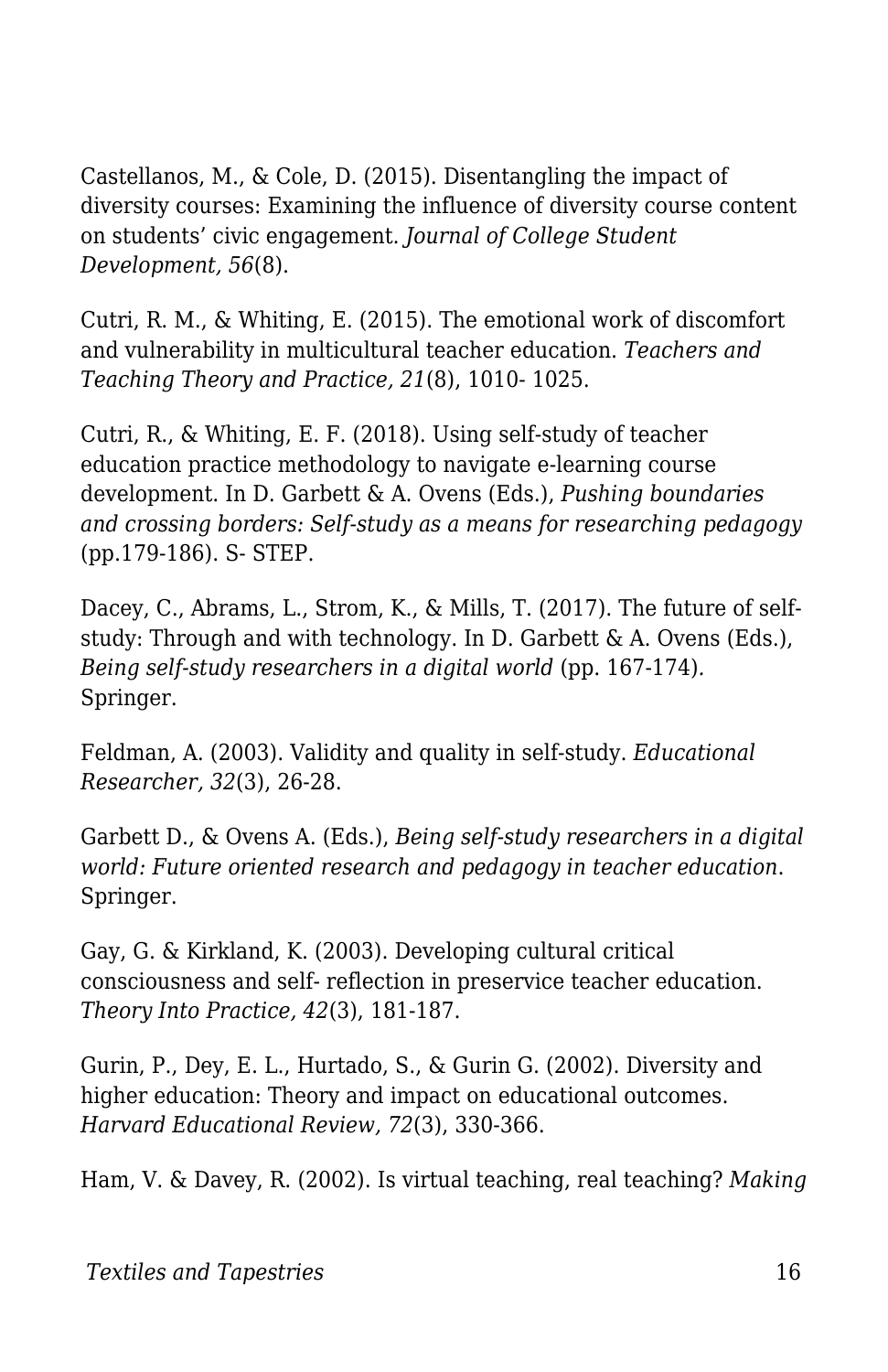*a difference in teacher education through self-study: Proceedings of the Fourth International Conference of the Self-Study of Teacher Education Practices* (pp. 20–25). OISE/University of Toronto.

Ham, V. & Kane, R. (2004). Finding a way through the swamp: A case for self-study as research. In J. Loughran, M. L. Hamilton, V. LaBoskey, & T. Russell (Eds.), *International handbook of self-study of teaching and teacher education practices II* (pp. 1295-1332). Kluwer Academic.

Hamilton M.L., Pinnegar S. (2017). Self-study of teaching and teacher education practices methodology and the digital turn. In D. Garbett, A. Ovens (Eds.), *Being self-study researchers in a digital world: Future oriented research and pedagogy in teacher education* (pp. 11-32). Springer.

Hurtado, S., Alvarado, A.R., & Guillermo-Wann, C. (2014). Thinking about race: The salience of racial identity at two- and four-year colleges and the climate for diversity. *The Journal of Higher Education, 86*(1), 127-155.

Kitchen, J. (2019). Attending to the concerns of teacher candidates in a social justice course: A self-study of a teacher educator. *Studying Teacher Education, 16*(1), 6-25.

Korthagen, F., & Verkuyl, H. (2002). Do you meet your students or yourself? Reflections on professional identity as an essential component of teacher education. In C. Kosnik, A. Freese, & A. P. Samaras (Eds.), *Making a difference in teacher education through self- study. Proceedings of the Fourth International Conference of the Self-Study of Teacher Education Practices* (pp. 43–47). OISE/University of Toronto.

LaBoskey, V. K. (2004). The methodology of self-study and its theoretical underpinnings. In J.J. Loughran, M.L. Hamilton, V.K. LaBoskey, & T. Russell (Eds.), *International handbook of self-study of*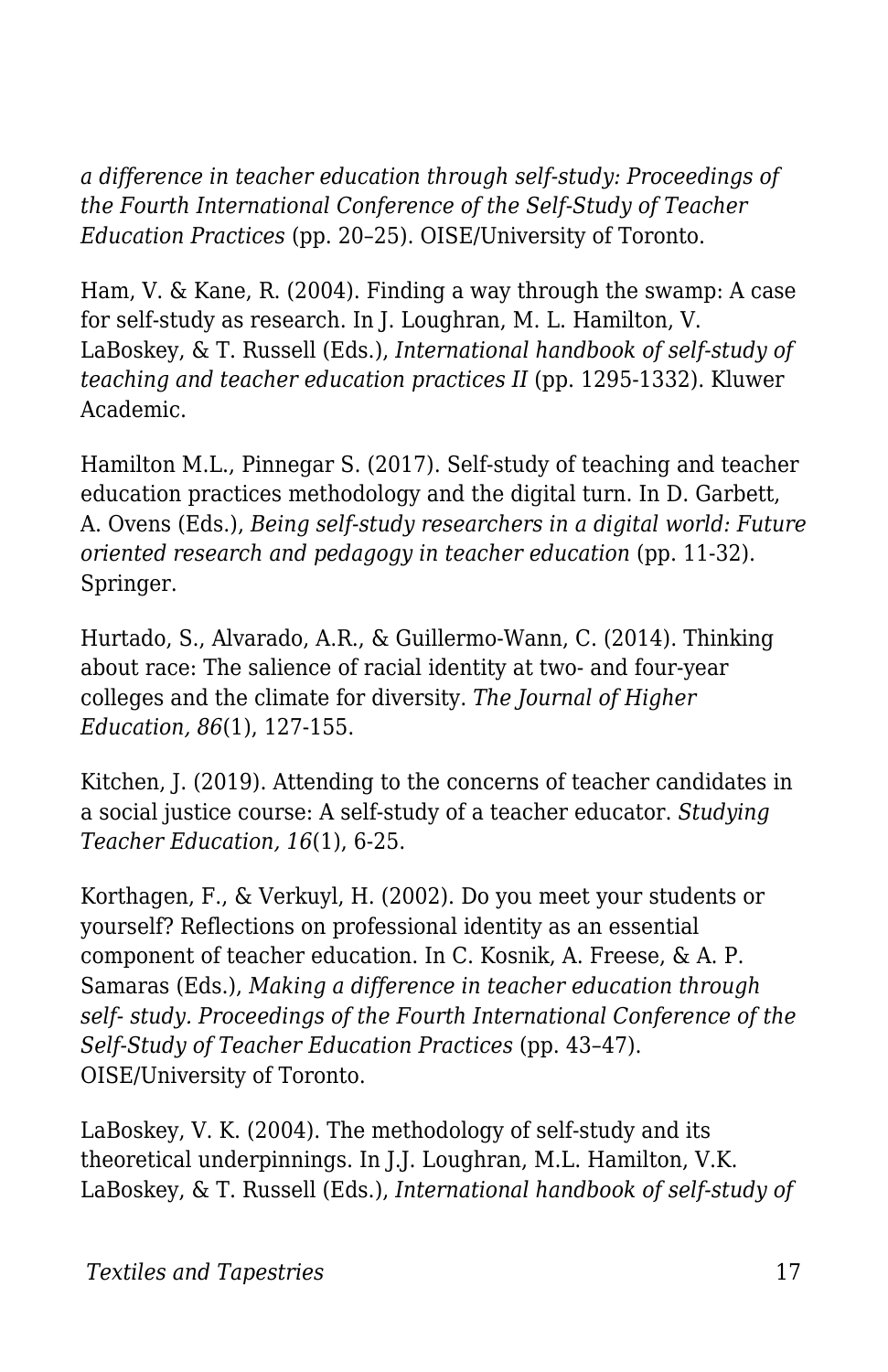*teacher education practices.* Kluwer Academic Publishers.

Ladson-Billings, G. (1999). Preparing teachers for diversity: Historical perspectives, current trends, and future directions. In L. Darling-Hammond & G. Sykes (Eds.), *Teaching as the learning profession: Handbook of policy and practice* (pp. 86–123). Jossey-Bass.

Laughter, J.C. (2011). Rethinking assumptions of demographic privilege: Diversity among white preservice teachers. *Teaching and Teacher Education, 27*(1), 43-50.

Lighthall, F.F. (2004). Fundamental features and approaches of the sstep enterprise. In J. Loughran, M. L. Hamilton, V. LaBoskey, & T. Russell (Eds.), *International handbook of self- study of teaching and teacher education practices.* Springer.

Lunenberg, M., Zwart, R., & Korthagen, F. (2010). Critical issues in supporting self- study. *Teaching and Teacher Education*, 26(6), 1280-1289.

Mezirow, J. (1991). Transformative dimensions of adult learning. Jossey-Bass.

Murphy, M.S., & Pinnegar, S. (2018). Considering the relational in online courses. *Pushing boundaries and crossing borders: Self-study as a means for researching pedagogy (*pp. 171-178). S- STEP.

NCES. (2018). "Degrees in education conferred by postsecondary institutions, by level of degree and sex of student: Selected years, 1949-50 through 2016-17." In *Digest of Education Statistics,* 2018. National Center for Education Statistics. Available at: [https://edtechbooks.org/-ZAG](https://nces.ed.gov/programs/digest/d18/tables/dt18_325.40.asp)

Parker, E. T., Barnhardt, C. L., Pascarella, E.T., & McCowin, J. A. (2016). The impact of diversity courses on college students' moral development. *Journal of College Student Development, 57*(4),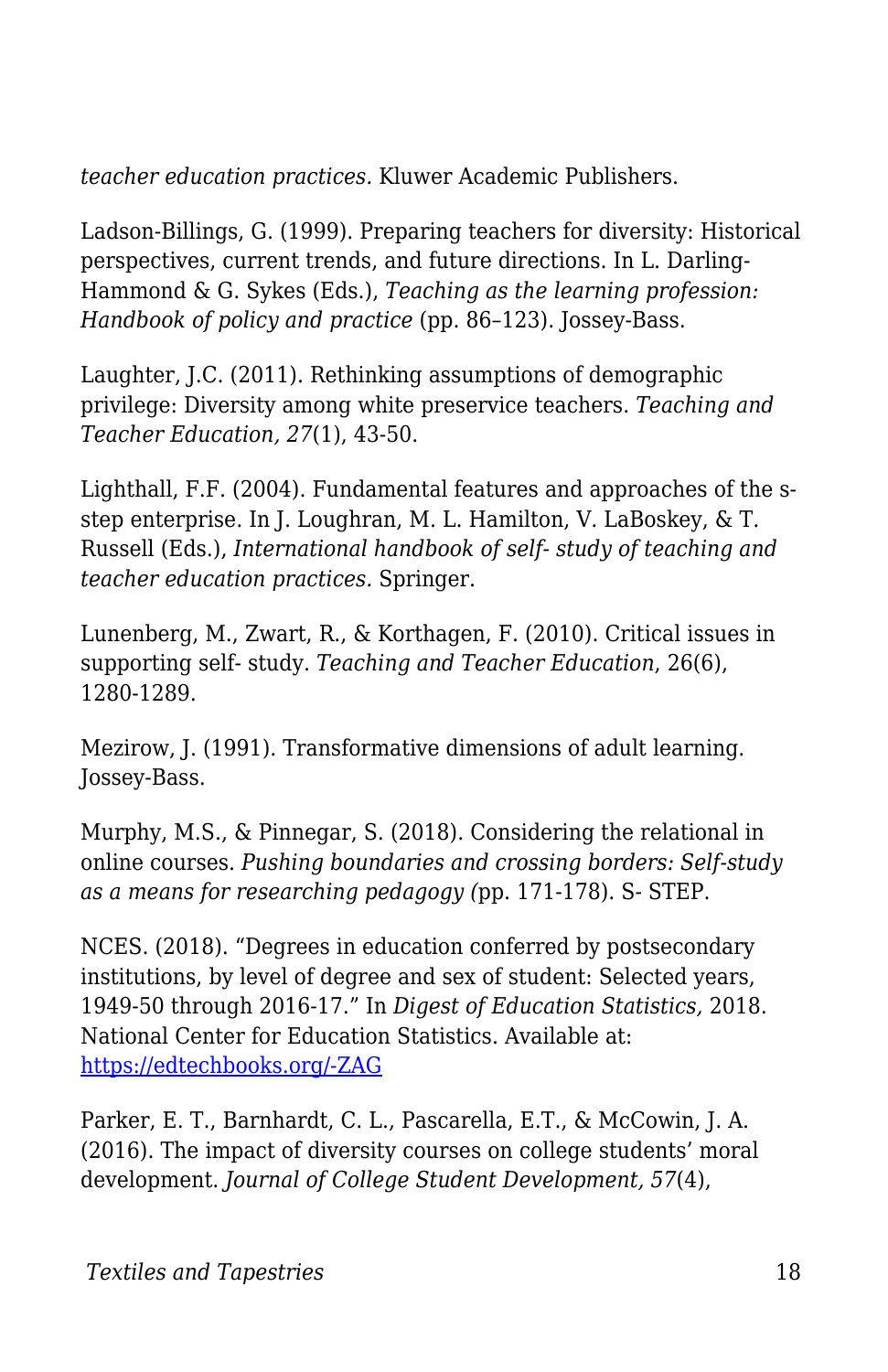395-410.

Prus, R. (1996). Symbolic interaction and ethnographic research: Intersubjectivity and the study of human lived experience. SUNY Press.

Saldaña, J. (2016). The coding manual for qualitative researchers. 3rd ed. SAGE.

Smith, D. R. & Ayers, D. F. (2006). Culturally responsive pedagogy and online learning: Implications for the globalized community college. *Community College Journal of Research and Practice, 30*(5-6), 401-415.

Smith, L., Kashubeck-West, S., Payton, G., & Adams, E. (2017). White professors teaching about racism: Challenges and rewards. *The Counseling Psychologist*, *45*(5), 651–668.

Stauss, K., Koh, E., & Collie, M. (2018). Comparing the effectiveness of an online human diversity course to face-to-face instruction. *Journal of Social Work Education,* 54*(2),*1-14.

Stolle, E.P., Frambaugh-Kritzer, C., Freese, A., & Perrson, A. (2018). What makes a critical friend?: Our journey in understanding this complicated term. *Pushing boundaries and crossing borders: Selfstudy as a means for researching pedagogy*. 147-154. S-STEP.

Vanassche, E., & Kelchtermans, G. (2015). The state of the art in selfstudy of teacher education practices: A systematic literature review. *Journal of Curriculum Studies*, *47*(4), 508– 528.

Williams, H. (2019). Toward being inclusive: Intentionally weaving online learning, reconciliation, and intercultural development. *New Directions for Teaching and Learning,* 157, 59-76.

Zabaleta, F. (2007). The use and misuse of student evaluations of